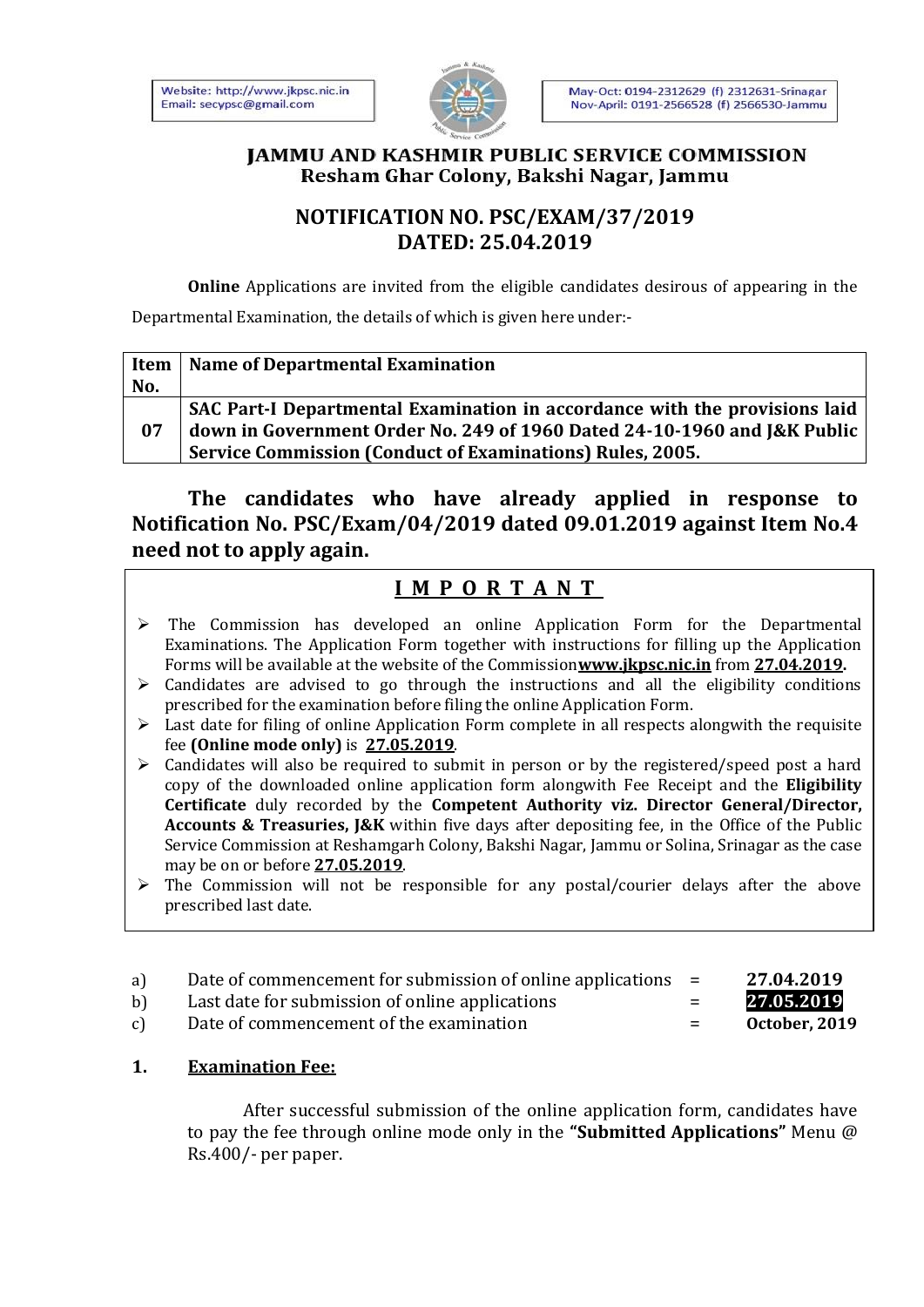## **2. Centre of Examination:**

- i. The Examination will be held at J&K PSC Examination Hall, Srinagar and J&K PSC Examination Hall, Jammu.
- ii. The allotment of centres shall be at the sole discretion of the Commission and once a centre is allotted to a candidate, request for change of centre will neither be entertained nor will the Commission respond to request for change of centre.

#### **Note:**

i. The Candidate should carefully mention about **his/her choice for the centre** viz. Jammu/Srinagar and the **Papers** he wants to appear in the examination while filing up the Online Application Form.

#### **3. The necessary instructions regarding filling up of online applications are given herein below:-**

- a) Candidates are required to apply online through the website of the Commission i.e [http://www.jkpsc.nic.in.](http://www.jkpsc.nic.in/) No other means/ mode of application shall be accepted.
- b) Candidates are first required to go to the JKPSC website [www.jkpsc.nic.in](http://www.jkpsc.nic.in/) and click on the link "One Time Registration" or click on Login menu if you have already created your profile with the JK PSC.
- c) After logging into your account, candidates are required to fill all the requisite fields of One Time Registration (OTR) i.e. personal information, contact information & educational qualification, service details and uploading of documents etc.
- d) The candidate shall also be required to upload the images of recent photograph and signature. Photograph image must mention the date in which it is taken.
- e) Size of the photograph (passport size) and signature must be between 10kB to 20kB in \*.jpeg or \*.jpg only.
- f) After successful submission of all the details in your OTR account, check the eligibility conditions as mentioned in the advertisement notification before applying for the post.
- g) Click on the "show jobs" as shown against the respective post/examination you want to apply.
- h) On Clicking on the "show jobs" a window will appear on your computer screen. Select the month of the advertisement notification for which you want to apply, a link(s) for the post(s) will appear on the computer screen.
- i) An "APPLY" button is shown against the respective post and the candidates will click on the APPLY button against the post he/she is eligible.
- j) On clicking "APPLY" button, an instruction window will appear. Candidates should read instructions carefully before clicking on "APPLY" button at the bottom of the webpage.
- k) On clicking "APPLY" button, the system will display all facts/particulars that a candidate have mentioned while filling up the necessary fields of his/her OTR account.
- l) Once the candidate is satisfied about the filled in details, then, he or she may click on "SUBMIT" button to finally push the data into server with successful submission report, which he or she can print. In case, a candidate feels that the fields/data filled are/is wrong then he or she will be required to edit the details by pressing the EDIT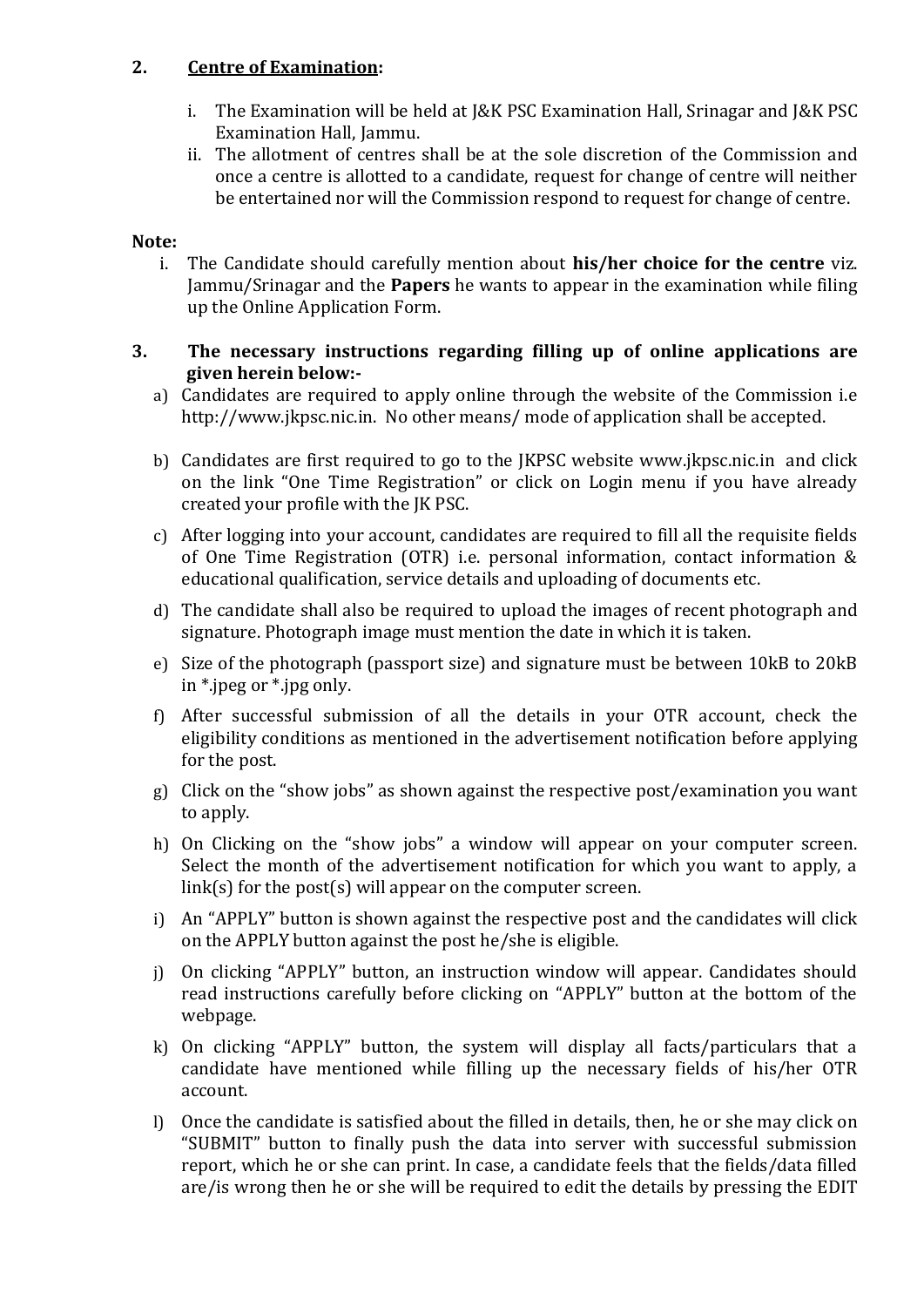button, until he or she is satisfied about the correctness of the information required to be filled in the desired fields.

- m) **Note that the Online Application Form once submitted cannot be edited.**
- n) On successful submission of the online application, a window will open with a link to print application form.
- o) **Candidates have to pay the requisite fee through online mode only in the "SUBMITTED APPLICATIONS" menu in your account.**

p) After successful payment of the fee, the fee status with transaction details will be reflected on the Online Application form. Candidates must check the fee status by clicking on the "*Print Application"* button in the "*submitted Applications menu*" in IMPORTANTIMPORTANT your jkpsc account. In case the payment status shows either "*not submitted or under processing or status has not been reflected on your submitted application form*", candidate(s) are advised to contact the JKPSC Office at Solina/Resham Ghar Colony Jammu immediately for clarification. Further where the online fee is paid through other service providers the candidate most ensure that not only the amount of fee is debited form his/service provider's Account but also credited into the official account of JKPSC.

- q) Submission of fee payment shall not be accepted/entertained after cut-off date fixed for the advertisement notification.
- r) Please note that the above procedure is the only valid procedure for applying. No other mode of application or incomplete steps would be accepted and such applications would be rejected.

## **4. Action against candidates found guilty of misconduct:-**

Candidates are advised that they should not furnish any particulars that are false or suppress any material information. While submitting hard copy of the application in the Commission, candidates are warned that they should, in no case, alter or otherwise temper with any entry in a document or its attested/certified copy submitted by them, nor should they submit a tampered/fabricated document. If there is any inaccuracy or discrepancy between two or more such documents or their attested /certified copies, an explanation regarding this discrepancy should be furnished.

A candidate who is, or has been, declared by the Commission, to be guilty of:

- i. obtaining by wrongful support of his/her candidature by any means, or
- ii. impersonating, or
- iii. procuring impersonation by any person, or
- iv. submitting fabricated documents or documents which have been tampered with or
- v. making statements which are incorrect, or false or suppressing material information, or
- vi. resorting to any other irregular or improper means in connection with his/her candidature for the selection, or
- vii. using unfair means during the test, or
- viii. writing irrelevant matter including obscene language or pornographic matter , in the script(s), or
	- ix. misbehaving in any other manner in the examination hall, or
	- x. harassing or doing bodily harm to the staff employed by the Commission for the conduct of their test, or